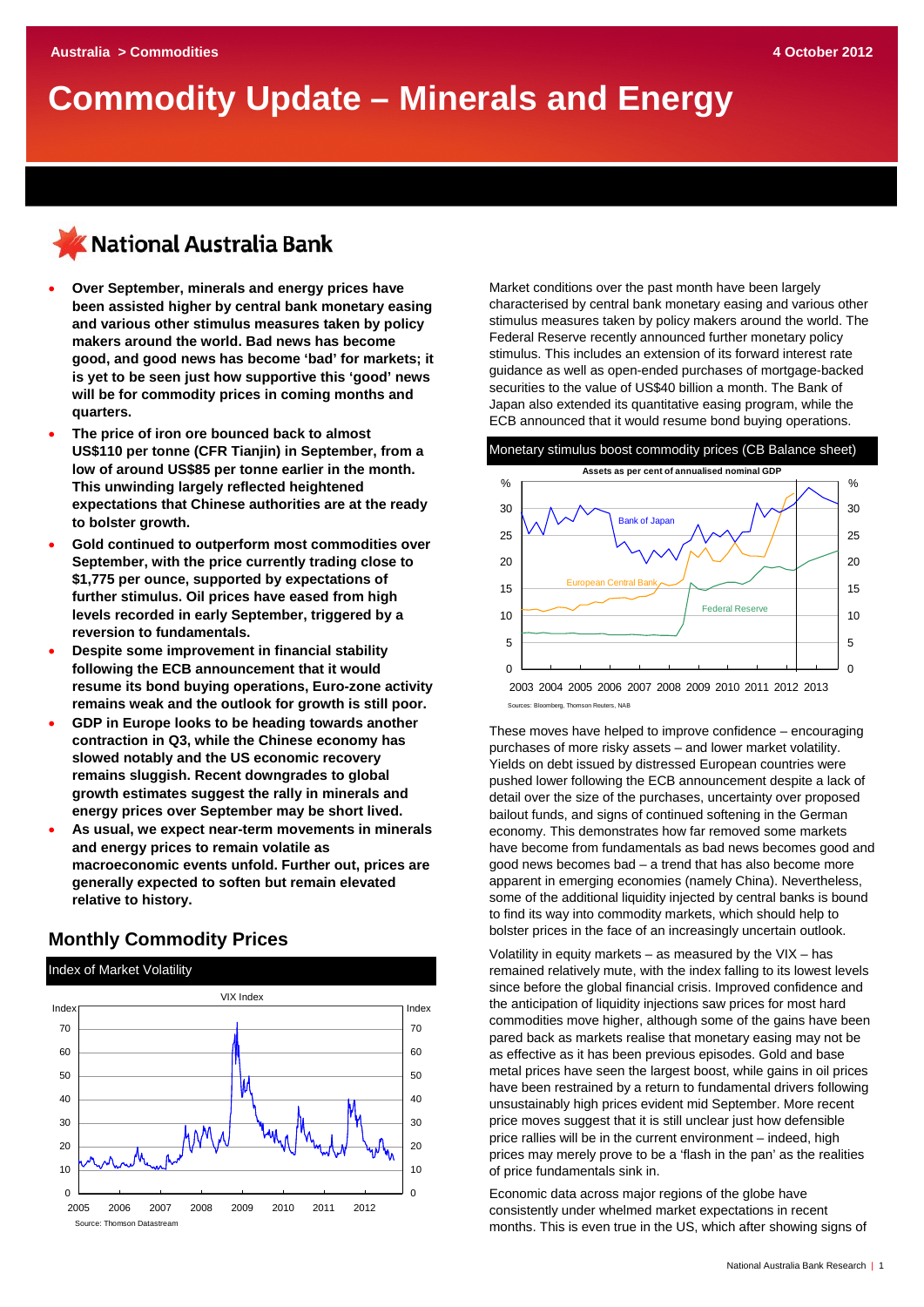a solid recovery early in the year, has struggled to sustain enough momentum to bring about improvements in the labour market – the primary concern of the Fed. However, data for the US have started to come more into line with expectations recently, which is in contrast to most other major economic regions. The Eurozone economy has consistently underperformed this year, as has the Chinese economy, with many analysts failing to pick the extent of China's economic slowdown.

#### Economic data has generally been disappointing



Despite some improvement in financial stability follow the ECB's bond buying announcement, Eurozone activity data remain weak and the outlook remains poor. Eurozone GDP fell by 0.2% in Q2, after no growth in Q1, reflecting falls in household consumption and business investment in the quarter. The region's composite PMI fell to 45.9, while the sentiment index also fell driven by both consumers and businesses. Slowing economic activity in Europe is starting to become more broad-based as more competitive economies such as Germany start to feel the pinch. Germany's employment growth has slowed, indicators of consumption have softened, as has the IFO index of business expectations, pointing to weaker business investment.

Effects of recent policy stimulus has not yet become apparent in [Chinese](http://www.nab.com.au/wps/wcm/connect/834f23004c6c4f389e05df70a9798d66/Chinese-Monthly-Update-August2012.pdf?MOD=AJPERES&CACHEID=834f23004c6c4f389e05df70a9798d66) economic data and the downturn in its export markets and problems in the construction sector continue to weigh on activity. Industrial production growth eased to its slowest pace in three years in August (8.9% yoy). Manufacturing PMIs remain below 50, suggesting sluggish activity may have continued into September. Authorities have responded to slowing growth by cutting interest rates twice and reserve requirements three times since late last year. Authorities also announced a slew of infrastructure project approvals to the tune of around 1 trillion Yuan, and there have been calls for more measures to boost trade growth.

The Fed's action is against the back-drop of the latest indicators pointing to the [US](http://www.nab.com.au/wps/wcm/connect/nab/nab/home/business_solutions/10/1/6) economy experiencing only modest growth and the labour market remaining very weak. The June quarter GDP estimate was revised down from 1.7% qoq (annualised rate) to 1.3%, i.e. below trend growth. The ISM surveys are a little more positive, with our composite measure of the manufacturing and non-manufacturing ISM surveys consistent with an economy experiencing moderate growth. Furthermore, employment growth, while up from its June quarter lows, is tracking at a level which will only slowly reduce the unemployment rate, if at all, unless labour force participation falls further. The slow recovery will continue although we expect it to strengthen towards the end of 2012 and into 2013. Nevertheless, growth will still remain disappointing, as it will be consistent with only a slow reduction in the still high unemployment rate.

# **Summary of Price Developments Oil**

[Oil prices](http://www.nab.com.au/wps/wcm/connect/nab/nab/home/business_solutions/10/1/13) have eased since the start of September with all three major benchmarks down significantly. In September, Brent prices finished the month down 4.9 per cent, WTI prices were down 7.3 per cent while Tapis was down 3.3 per cent, with much of the fall in prices occurring on 17 and 18 September. Similarly, managed money had significantly liquidated net long positions by the week ending 25 September. Reflecting relative price movements, the Brent-WTI spread widened through the month, finishing at 20US\$/bbl. Consistent with what had been the case for some time now, prices have been pulled in various directions by a number of competing influences. Up until the correction, prices were pulled higher by a crude oil market that was fairly tight as physical constraints hit North Sea crude supply and US crude inventories had further contracted. Similarly, while Saudi output had been strong, much was absorbed by Saudi energy demand due to weaker than expected natural gas production. Further price strength was then added by speculation then realisation of further monetary easing in the US, EU and Japan while a more aggressive approach to Iran from the US also helped.

#### Oil Prices – Daily nominal terms



However, hovering around 117US\$/bbl, prices were unsustainably high and the subsequent correction was easily justified. The global economy could not afford such a high price and this was bringing into question the possible release of strategic reserves. Similarly, OPEC was clearly uncomfortable with such a high price and had lifted output accordingly. In our view, the recent correction in prices puts them on a more sustainable footing given our forecast for Brent prices to average 109US\$/bbl through the quarter. Looking ahead, competing influences of weakening global growth and geo-political risk/supply disruptions will continue pulling prices in either direction. While markets appear somewhat pacified, the global economy has weakened and the impact on crude oil demand has been particularly evident through the northern hemisphere summer. On the flip side, the Iran nuclear issue will continue to simmer below the surface. With a US federal election around the corner, we do not believe that any US intervention is likely to happen this year. However, into 2013 and in the absence of a diplomatic solution, a greater risk premium may need to be factored in. This could offset expectations of improved supplies as the unusually high outages evident over the past two years are slowly unwound. Also providing some degree of upside to prices, China is likely to embark on an inventory build in the coming months following their current inventory levels and energy needs through the northern hemisphere winter. Balancing all these influences, we expect Brent prices to average around 113US\$/bbl through 2013.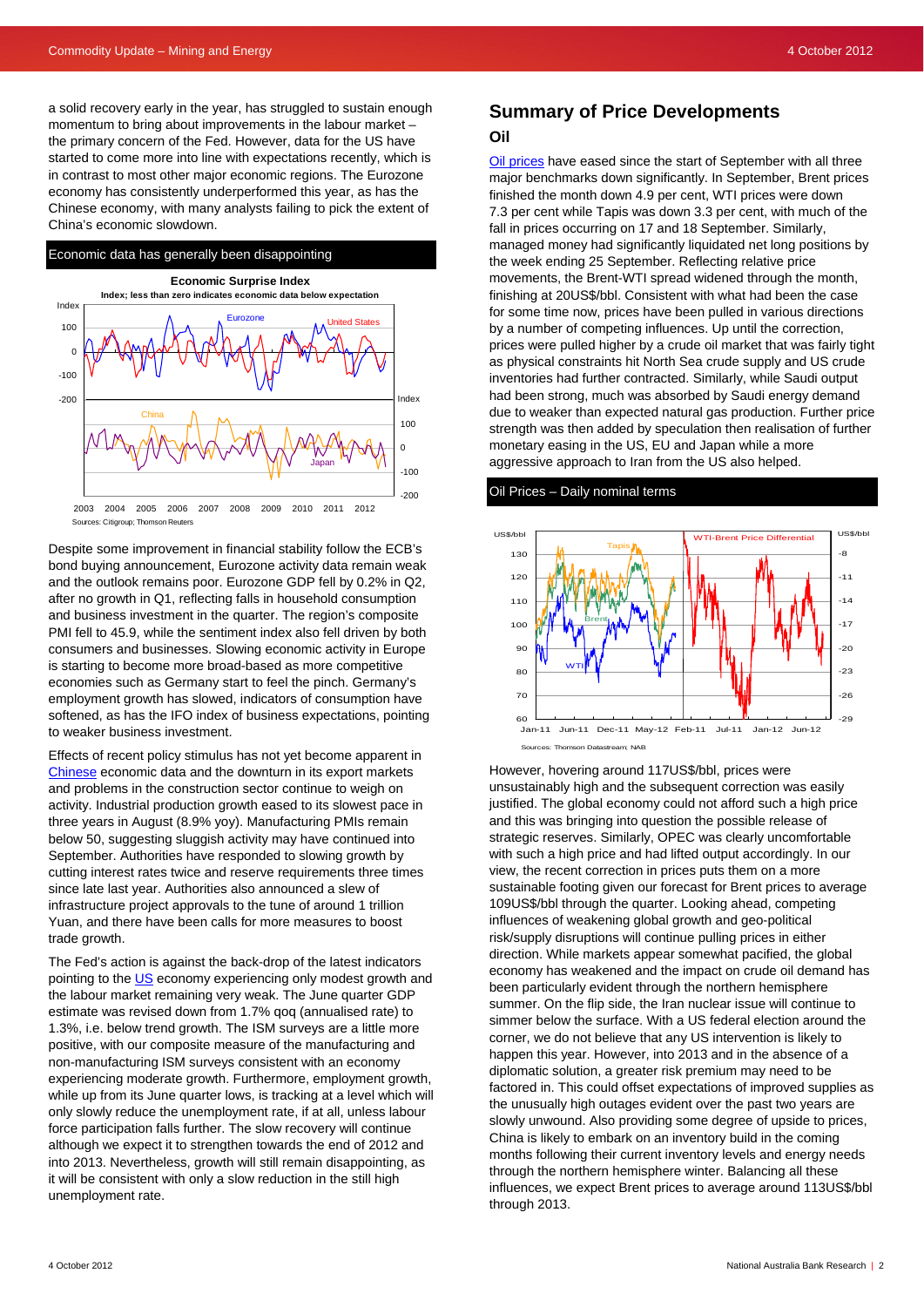#### **Natural Gas**

Despite record inventories and a relatively mild summer, [natural](http://www.nab.com.au/wps/wcm/connect/nab/nab/home/business_solutions/10/1/13)  [gas](http://www.nab.com.au/wps/wcm/connect/nab/nab/home/business_solutions/10/1/13) prices in the US lifted considerably through September, with Henry Hub prices lifting significantly late in the month, finishing up 13.2 per cent and pushing again through 3US\$/mmbtu. Helping drive Henry Hub prices higher was the impact of short covering ahead of the expiring October contract while a forecast increase in heating degree days in October also suggests demand may pick-up over the coming month. Looking ahead, we think it likely that Henry Hub prices will need to fall back to below 3US\$/mmbtu. Driving this view, natural gas inventories are on track to hit a new record of 3,950 Bcf according to recent EIA forecasts. While production is expected to slow as the rig count has dropped dramatically in recent months, prices will need to fall to help clear the market. With US coal prices also low, downward pressure is likely to be exerted on Henry Hub prices at current levels.

#### US and UK Natural Gas Prices



In Europe, prices were fairly range bound with UK National Balancing Point prices trading between 8.90 - 9.10 US\$/mmbtu through September, finishing the month up 1.1 per cent. Looking ahead, European gas prices are likely to marginally weaken, although despite weakening English demand, weaker Norwegian gas flows suggest a need to boost imports from elsewhere in the continent, thereby offsetting some of the demand driven downside to prices. Nonetheless, importers have plenty of options given that the Asian spot market has gone quiet over the past month.

#### Asian LNG Import Prices



In Asia, the weakness that had been playing out in the spot LNG market has manifest itself in import prices, with trade data showing import prices across Asia's three main importers pulling back in August. The Japanese import price pulled back to 17.85 US\$/mmbtu, down 2.4 per cent from its lofty highs in July. According to the spot market, LNG prices are generally hovering

above 13 US\$/bbl. We expect spot prices are likely to lift coming into the northern hemisphere winter, although at present levels, LNG stocks within the region are quite sufficient given the relatively mild summer. Similarly, industrial production within the region has been fairly weak, suggesting little demand from industry over the coming months. Some offsetting effect is likely to come from recent pipeline attacks in Yemen although increased supplies from elsewhere should largely cover this. With a relatively soft oil price profile anticipated, we expect the Japanese LNG import price is likely to ease through the December quarter and into 2013.

#### **Coal**

Thermal [coal](http://www.nab.com.au/wps/wcm/connect/nab/nab/home/business_solutions/10/1/13) prices have remained on their broadly sideways track over recent weeks despite continued signs of sluggish economic activity around the globe, including in the emerging markets. Prices have fallen by more than 20 per cent since December 2011, but have managed to partially rebound nearly 4 per cent from July's lows, supported by robust demand for energy in Asia, renewed interest in coal stemming from Europe, and production cuts at some coal mines. Chinese electricity production remained soft in August, increasing just 2.6 per cent over the year, although thermal production has been particularly weak (-7.2% yoy) as we continue to see some substitution with hydropower (43.9% yoy). Consequently, China's demand for thermal coal imports has weakened considerably, although volumes have still risen around 10½ per cent over the year to August. Stocks of coal sitting at Chinese ports have also come off their recent highs, but inventories held at utilities remain very elevated, muting demand for restocking. The average spot price of thermal coal shipped from Newcastle (FOB) fell by around 1 per cent over September, following a 3½ per cent increase over the previous month.



Coal spot prices are currently around \$US85 per tonne (FOB), up slightly from the recent lows in July – their lowest level since late 2009. The price averaged US\$86.4 per tonne for the month as a whole. The current spot price (US\$84.3 per tonne) is well below the negotiated contract price of US\$115 per tonne FoB between Xstrata and Japanese utilities for JFY12 (effective from April), and is likely to remain below US\$100 per tonne despite an expected improvement in demand later this year as utilities restock ahead of the northern winter.

Premium hard coking coal contracts for the December quarter were confirmed at US\$170 per tonne FOB, following an agreement late last month between Anglo American and Korean steelmaker POSCO. This was in line with the contract price settled between BMA and Nippon Steel earlier in the month. Contract prices at this level are likely to encourage additional purchases in the spot market where prices have been much lower. According to AME, spot prices for premium hard coking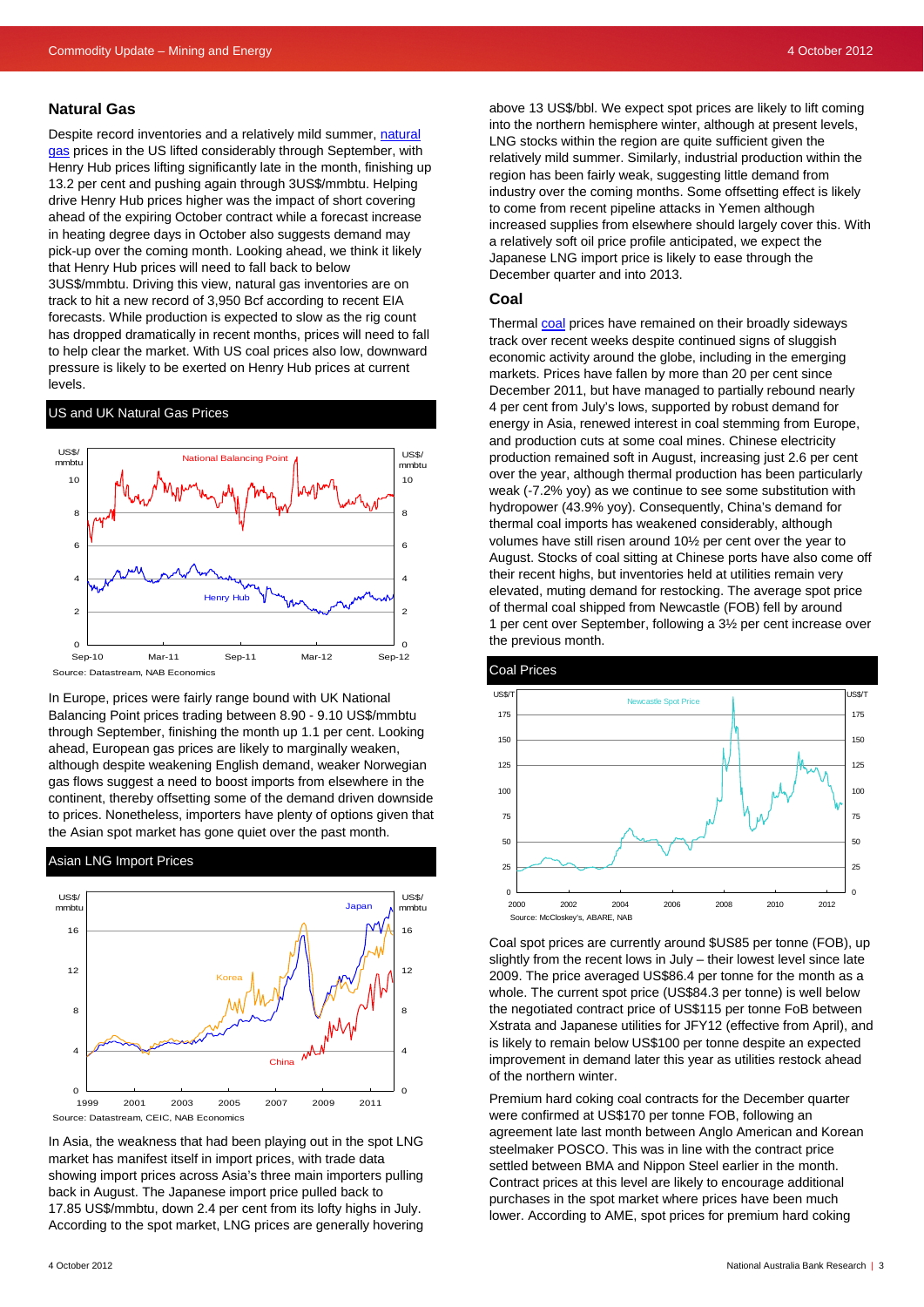coal fell to around US\$140 per tonne FOB in mid-September, a 17½ per cent decline from the August average. Conditions in the steel market are expected to remain subdued for some time, but the delayed impact of investment stimulus in China should assist prices to almost US\$200 per tonne late next year. However, if we see a substantial supply response from coal producers, prices may start to rise sooner.

#### **Iron Ore**

Iron ore prices appeared to bottom out at almost US\$85 per tonne (CFR Tianjin) in early September, bouncing back to almost US\$110 per tonne following an announcement by the NDRC of more than US\$150 billion in infrastructure investments for China. This, along with a string of soft economic data out of China, has heightened expectations that Chinese authorities will do even more to bolster growth in the world's largest steel producing and consuming nation.

Over a period of just two days, the NDRC approved more than 50 resource intensive infrastructure projects, primarily focussed around an ambitious rail expansion plan. However, we remain cautious over what this move actually signals in terms of both the outlook on growth and expectations for further stimulus. A number of the projects had actually been approved in the months prior to the NDRC announcement, suggesting that authorities did not just decide to suddenly 'turn on the tap' – some of the projects may have already been captured in data on newly commenced investment. The size of these projects pale in comparison to the stimulus of 2009 and they are expected to take place over a number of years, suggesting the immediate impact on growth may be limited. Finally, the majority of the investment relates to rail investment, which was a sector already targeted for heavy expansion under the  $12<sup>th</sup>$  Five Year Plan; estimates suggest that an annual average of RMB640 billion in rail investment is needed under the pre-existing Five Year Plan (2011-15). The Ministry of Railways raised its target for railway construction spending this year to RMB496 billion, but rail investment has been significantly disrupted over the past year or more following a high speed train crash and financing difficulties. Nevertheless, the recent increased target for this year suggests a significant increase in spend over the remaining months of the year.



Conditions for steel smelters remain poor, although there has been a slight improvement recently. Demand for steel remains sluggish as a result of slowing economic activity, but iron ore prices have now adjusted and steel prices have risen marginally, helping to improve the profitability of smelters. We have also started to see signs of a supply response in Chinese steel production as unprofitable producers cut back, helping to run down inventories of steel in the market. There have been some tentative signs of improvement in China's real estate sector as well that could help to support demand for steel, although there is

a risk that authority's concerns over inflation and property prices could limit policy response, and may even trigger another round of tightening to clamp down the real estate market. However, indicators for the sector have generally been mixed.

#### China's steel industry is under pressure



Iron ore prices fell to a 34-month low of \$US86.9 per tonne (CFR Tianjin) in early September, which appeared to undershoot fundamentals as stocks were run down, and prices partially recovered to US\$109.6 per tonne later in the month. Prices have again eased to slightly below US\$104 per tonne, and are expected to remain somewhat stable in the very near term due to the lack of activity during the golden week holiday. The average iron ore price (CFR Tianjin) fell by almost 8 per cent in September, following a 16 per cent decline in August; the current price is around 3½ per cent below the August average. One tonne of iron ore traded at around US\$93 per tonne in September on a FOB basis, down from an average price of US\$110 per tonne (FOB) in August. Freight rates for shipping between Port Dampier and Qingdao remain well down from last year's highs – and around their lowest level since mid-2010 – due to soft demand and increased global shipping capacity.

#### Chinese Iron Ore Prices\*



source: Bloomberg, Thomson Datastr

#### **Base Metals**

Since last month, [base metals](http://www.nab.com.au/wps/wcm/connect/nab/nab/home/business_solutions/10/1/13) have been among the greatest beneficiaries of the shift in risk appetite in the lead up to, and immediately following, additional monetary easing by central banks. However, with economic data continuing to disappoint in most regions around the world, it would appear as though this recent rally may have little support from fundamentals, and may be relatively short-lived. Traders have turned bullish on copper, with net-long positions returning to levels last seen in April when the copper price was almost US\$8,500 per tonne. Prices right across the base metals complex have experienced similar gains, although production cuts and other market factors (eg. substantial short-coverings) are contributing to the support for metals prices.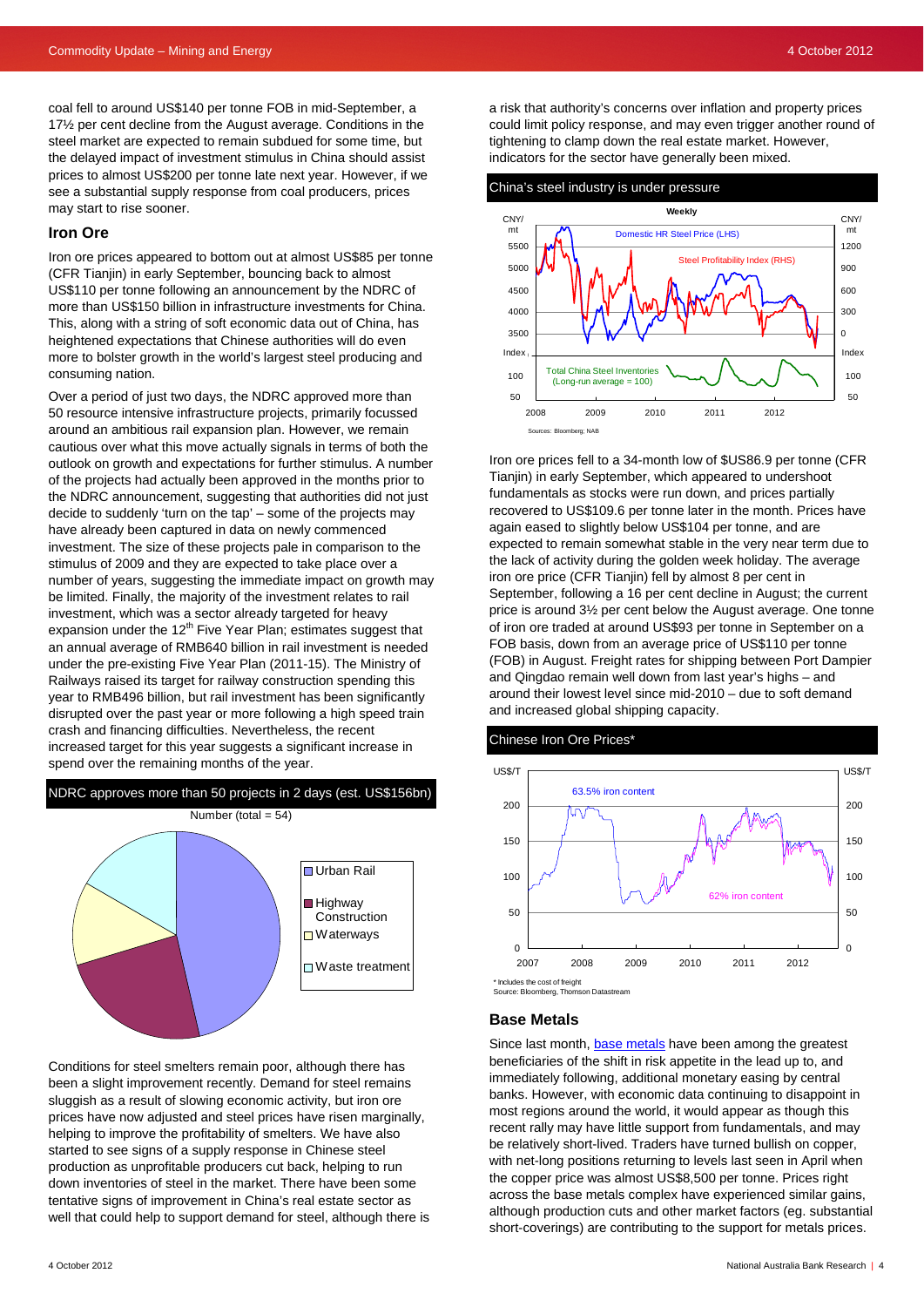The risk is that the rally occurred for all the wrong reasons. It is likely that it was just another case of markets interpreting bad news as good, and as the bearish fundamentals become more prominent again the market is likely to retreat. This has certainly been the case following previous stimulus measures, and the subsequent rallies have become more and more short-lived each time. We have already seen copper and aluminium give back some of the gains and we would not be surprised to see prices backtrack further over coming weeks and months. The economic recovery in the US appears to have shifted down a gear and the looming fiscal cliff has the potential to spook markets. Growth in China – and surrounding Asian economies – is likely to continue to experience the slowing trend seen in recent quarters before stimulus measures start to gain more traction some time next year. That said, improving sentiment towards Europe and recent progress in addressing debt problems in the region could pave the way for continued risk appetite, but the problems are far from resolved and there are still a number of significant hurdles to overcome.

#### Base Metals Prices



In aggregate, base metals prices on the London Metal Exchange (LME) were up strongly over September, after falling slightly in August, to be 7½ per cent lower than a year ago. Each metal experienced a significant jump in price following central bank announcements during the month; prices of aluminium, lead, nickel and zinc all rose by close to 10 per cent, while copper saw the weakest gains but were still up by around 7½ per cent. Despite the jump in prices during the month, prices of all of the base metals remain well down on levels last year, prior to the sharp deterioration in sentiment towards Spain and rapid slowing of China's economic growth. The largest decline in price has been for nickel (down 10 per cent), followed by aluminium (down 10 per cent) and lead (down 5 per cent), while copper and zinc have performed relatively better, with prices falling by around 3 per cent.

#### **Gold**

The price of [gold](http://www.nab.com.au/wps/wcm/connect/nab/nab/home/business_solutions/10/1/13) continued to strengthen over September on the increased prospect of policy easing in the major economies. The gold price rose by a solid 7 per cent over the month, consolidating a 2.3 per cent rise over August, and is currently trading at around \$1,780 per ounce. While financial and equity markets have generally strengthened on the back of recent announcements of QE and financial volatility has reduced, it is difficult to deny the underlying risks in the global economy at present, which could destabilise the current sense of 'calm' in markets. Much of the strength in the price of gold over recent months has come about because of the increased likelihood of policy easing, increasing the likelihood of higher inflation, which gold is often purchased to hedge against. However, recent downgrades to global growth estimates also imply that part of the price rise reflects concern about a weakening global economy; unlike other commodities,

gold tends to be negatively correlated to economic cycles. Furthermore, gold benefits from not having any default risk, a characteristic financial assets do not share.



Abstracting from some near-term volatility, we expect the price of gold to ease from its current level as the recovery in the US economy gains momentum and its currency appreciates. However, in the near term, it is likely that the price will remain elevated, reflecting the current climate, which is filled with an high degree of uncertainty, keeping investor's interest in gold elevated. Furthermore, Chinese demand for physical gold should remain strong, supported by rising incomes, and while Indian demand may soften on the back of relatively high prices and a weak rupee, it will remain supportive overall due to cultural tradition. In the medium to longer term, we expect more certainty surrounding the European sovereign debt situation to emerge and for the European economy to continue to muddle through more generally, while a relatively stronger US dollar and a return to fundamentals should also help to reduce prices.

# **Outlook**

Market sentiment improved notably following central bank policy announcements, triggering a rally in many commodity prices as risk appetite improved. However, the global growth outlook remains soft, suggesting the recent rally may be relatively shortlived. Weaker demand – namely from China – is expected to keep prices of bulk commodities well below previous levels, while base metal prices are likely to backtrack somewhat once the initial boost to sentiment from monetary easing starts to wane.

The outlook for the Chinese economy is becoming increasingly uncertain, and indicators of manufacturing activity continue to be disappoint despite widely held expectations of an economic recovery later in the year. Recent investment stimulus announcements may suggest that authorities are determined to stave off a hard-landing via any means necessary, but we are somewhat sceptical over what the true impact will be on the economy in the near term. Further policy easing in China is likely to be needed if growth is to remain above the government's target of 7.5 per cent for the year. The US economy is still expected to strengthen in 2013, but at a more gradual pace than previously thought. Recent actions in Europe have calmed markets for now, but there are still a number of hurdles to negotiate and the impact on commodity markets are likely to be felt for the foreseeable future.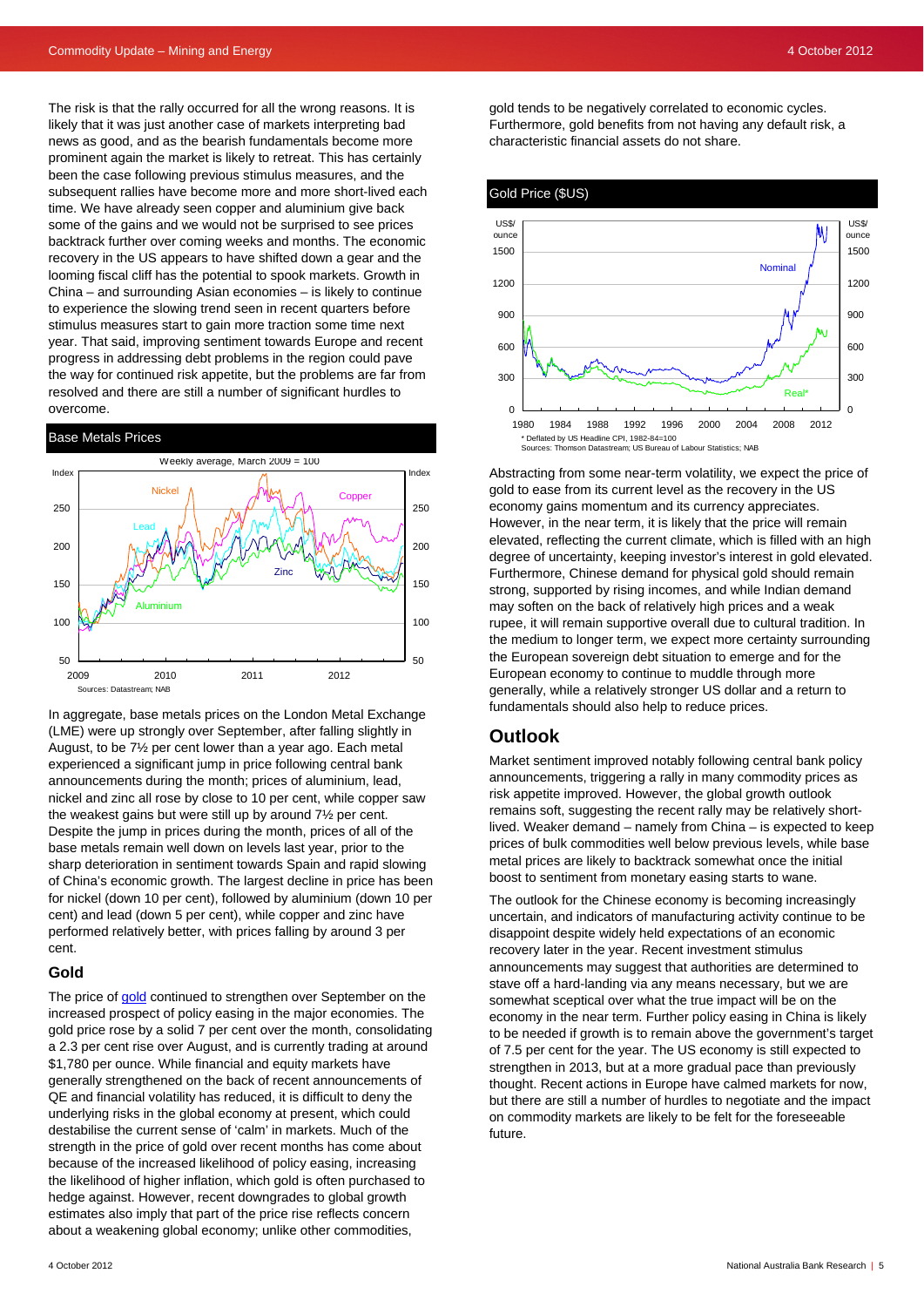

NAB Non-Rural Commodities Price Index

In US dollar terms, the NAB non-rural commodity price index is forecast to fall by around 19 per cent over 2012, before seeing a slight, and temporary, boost of around 2 per cent in 2013 (see Graph). Given our forecast for the AUD/USD over the remainder of the forecast horizon, AUD prices are expected to fall by 18 per cent through the year to December 2012, before rising 5¼ per

cent over 2013. In aggregating the index, iron ore, thermal coal and metallurgical coal have a combined weight of around 55 per cent.

[james.glenn@nab.com.au](mailto:james.glenn@nab.com.au) [alexandra.knight@nab.com.au](mailto:alexandra.knight@nab.com.au)  [michael.creed@nab.com.au](mailto:michael.creed@nab.com.au) [rob.brooker@nab.com.au](mailto:rob.brooker@nab.com.au)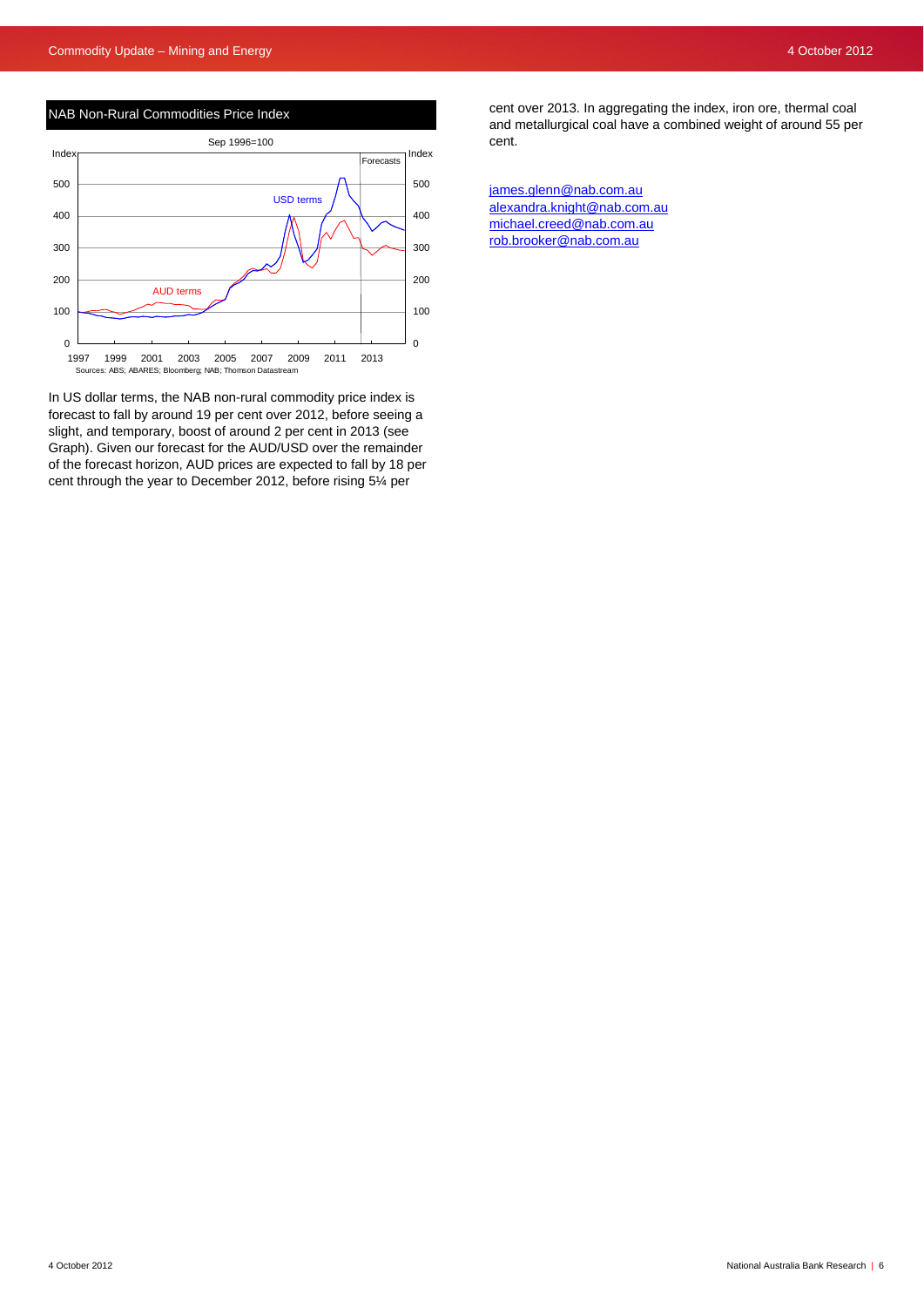# **Quarterly Price Profile**

# Oil Price Forecasts – Quarterly Average

| Oil Price Forecasts - Quarterly Average Terms |        |        |        |          |          |          |        |          |          |  |
|-----------------------------------------------|--------|--------|--------|----------|----------|----------|--------|----------|----------|--|
|                                               | Actual |        |        |          |          |          |        |          |          |  |
|                                               | Sep-12 | Dec-12 | Mar-13 | $Jun-13$ | $Sep-13$ | $Dec-13$ | Mar-14 | $Jun-14$ | $Sep-14$ |  |
| Brent US\$/bbl                                | 110    | 109    | 111    | 112      | 114      | 115      | 117    | 117      | 119      |  |
| WTI US\$/bbl                                  | 92     | 98     | 102    | 106      | 107      | 109      | 111    | 111      | 113      |  |
| Tapis US\$/bbl                                | 113    | 117    | 118    | 117      | 116      | 117      | 119    | 119      | 121      |  |
| Petrol AUc/L*                                 | 142    | 141    | 143    | 145      | 147      | 148      | 148    | 149      | 150      |  |

Source: AAA, Datastream, NAB Economics

## Natural Gas Price Forecasts – Quarterly Average

| <b>Natural Gas Price Forecasts - Quarterly Average Terms</b> |        |          |           |          |        |        |        |          |          |  |
|--------------------------------------------------------------|--------|----------|-----------|----------|--------|--------|--------|----------|----------|--|
|                                                              | Actual |          | Forecasts |          |        |        |        |          |          |  |
|                                                              | Sep-12 | $Dec-12$ | Mar-13    | $Jun-13$ | Sep-13 | Dec-13 | Mar-14 | $Jun-14$ | $Sep-14$ |  |
| Henry Hub<br>US\$/mmbtu                                      | 2.89   | 2.95     | 3.02      | 3.45     | 3.80   | 3.90   | 4.00   | 4.05     | 4.15     |  |
| Japan LNG Price<br>US\$/mmbtu                                | 17.21  | 16.75    | 16.25     | 15.50    | 14.95  | 14.85  | 14.65  | 14.50    | 14.30    |  |

Source: Datastream, CEIC, NAB Economics

# Iron Ore and Coal Price Forecasts – Quarterly Average (FOB)

|                       | Actual |        |        |          | Forecasts |          |        |        |        |
|-----------------------|--------|--------|--------|----------|-----------|----------|--------|--------|--------|
|                       | Sep-12 | Dec-12 | Mar-13 | $Jun-13$ | $Sep-13$  | $Dec-13$ | Mar-14 | Jun-14 | Sep-14 |
| Iron Ore*             | 114    | 105    | 90     | 95       | 105       | 105      | 100    | 100    | 100    |
| Hard Coking Coal      | 225    | 170    | 150    | 165      | 175       | 190      | 180    | 170    | 160    |
| Semi-soft Coking Coal | 150    | 115    | 100    | 110      | 125       | 135      | 130    | 120    | 115    |
| <b>Thermal Coal</b>   | 115    | 115    | 115    | 100      | 100       | 100      | 100    | 90     | 90     |

Source: NAB

# Base Metals Price Forecasts – Quarterly Average

|                   | Actual | Forecasts |        |          |          |          |        |          |        |
|-------------------|--------|-----------|--------|----------|----------|----------|--------|----------|--------|
| US\$/MT           | Sep-12 | Dec-12    | Mar-13 | $Jun-13$ | $Sep-13$ | $Dec-13$ | Mar-14 | $Jun-14$ | Sep-14 |
| Aluminium         | 1929   | 1990      | 2010   | 2050     | 2080     | 2100     | 2100   | 2100     | 2100   |
| Copper            | 7729   | 7960      | 7880   | 7920     | 7920     | 7920     | 7920   | 7920     | 7920   |
| Lead              | 1987   | 2170      | 2100   | 2060     | 2080     | 2090     | 2090   | 2090     | 2090   |
| <b>Nickel</b>     | 16384  | 17610     | 17080  | 17340    | 17730    | 18000    | 18090  | 18090    | 18090  |
| Zinc              | 1892   | 1970      | 1990   | 2010     | 2010     | 2010     | 2010   | 2010     | 2010   |
| Base Metals Index | 289    | 300       | 300    | 300      | 300      | 310      | 310    | 310      | 310    |

Sources: Datastream, NAB Economics

# Gold Price Forecasts – Quarterly Average

|                                 | Actual |        |        |        |        | Forecasts |        |        |        |  |  |  |
|---------------------------------|--------|--------|--------|--------|--------|-----------|--------|--------|--------|--|--|--|
|                                 | Sep 12 | Dec 12 | Mar 13 | Jun 13 | Sep 13 | Dec 13    | Mar 14 | Jun 14 | Sep 14 |  |  |  |
| Gold - US\$                     | 1656   | 1630   | 1580   | 1540   | 1500   | 1460      | 1420   | 1380   | 1350   |  |  |  |
| Gold - AUS                      | 1608   | 1630   | 1600   | 1570   | 1530   | 1510      | 1470   | 1440   | 1400   |  |  |  |
| Source: Thomson Datastream, NAB |        |        |        |        |        |           |        |        |        |  |  |  |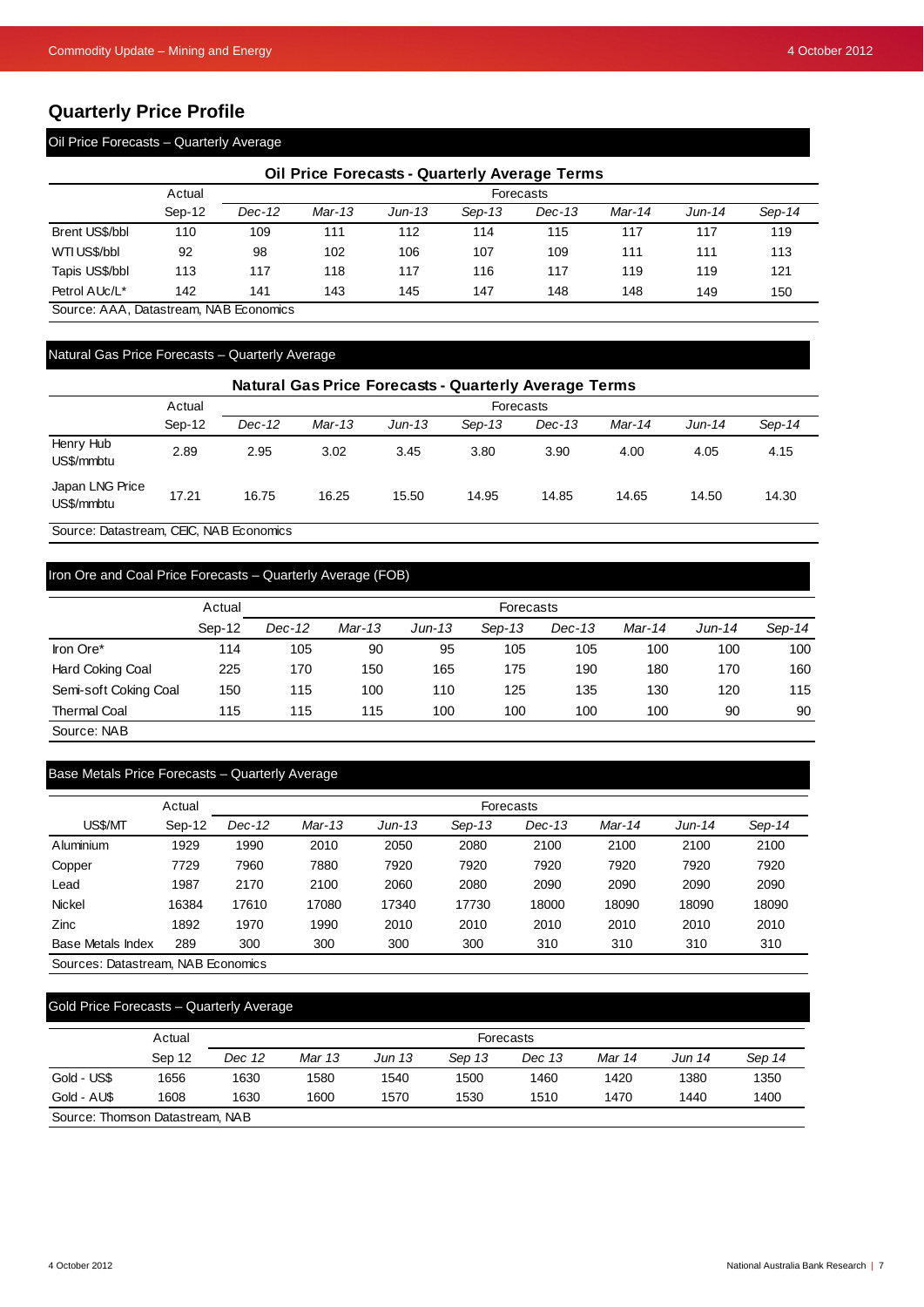# **Global Markets Research**

Peter Jolly Global Head of Research +61 2 9237 1406

# **Australia**

**Economics**  Rob Henderson

Chief Economist, Markets +61 2 9237 1836

Spiros Papadopoulos Senior Economist +61 3 8641 0978

David de Garis Senior Economist +61 3 8641 3045

# **FX Strategy**

Ray Attrill Global Co-Head of FX Strategy +61 2 9237 1848

Emma Lawson Senior Currency Strategist +61 2 9237 8154

#### **Interest Rate Strategy**

Skye Masters Head of Interest Rate Strategy +61 2 9295 1196

Rodrigo Catril Interest Rate Strategist +61 2 9293 7109

## **Credit Research**

Michael Bush Head of Credit Research +61 3 8641 0575

Ken Hanton Senior Credit Analyst +61 2 9237 1405

## **Equities**

Peter Cashmore Senior Real Estate Equity Analyst +61 2 9237 8156

Jenny Khamphet Senior Real Estate Equity Analyst +61 2 9237 9538

# **New Zealand**

Stephen Toplis Head of Research, NZ +64 4 474 6905

Craig Ebert Senior Economist +64 4 474 6799

Markets Economist +64 4 474 6923

Currency Strategist

Kymberly Martin +64 4 924 7654

# **UK/Europe**

Nick Parsons Head of Research, UK/Europe, and Global Co-Head of FX Strategy + 44 207 710 2993

Gavin Friend Markets Strategist +44 207 710 2155

Tom Vosa Head of Market Economics +44 207 710 1573

Simon Ballard Senior Credit Strategist +44 207 710 2917

Derek Allassani Research Production Manager +44 207 710 1532

# **Group Economics**

Alan Oster Group Chief Economist +61 3 8634 2927

Tom Taylor Head of Economics, International +61 3 8634 1883

Rob Brooker Head of Australian Economics +61 3 8634 1663

Alexandra Knight Economist – Australia +(61 3) 9208 8035

Michael Creed Economist – Agribusiness +(61 3) 8634 3470

Dean Pearson Head of Industry Analysis +(61 3) 8634 2331

Robert De Iure Senior Economist – Property +(61 3) 8634 4611

Brien McDonald Economist – Industry Analysis +(61 3) 8634 3837

Gerard Burg Economist – Industry Analysis +(61 3) 8634 2778

John Sharma Economist – Sovereign Risk +(61 3) 8634 4514

James Glenn Economist – Asia +(61 3) 9208 8129

Tony Kelly Economist – International +(61 3) 9208 5049

Doug Steel

Mike Jones +64 4 924 7652

**Strategist** 

This document has been prepared by National Australia Bank Limited ABN 12 004 044 937 AFSL 230686 ("NAB"). Any advice contained in this document has been prepared without taking into account your objectives, financial situation or needs. Before acting on any advice in this document, NAB recommends that you consider whether the advice is appropriate for your circumstances. NAB recommends that you obtain and consider the relevant Product Disclosure Statement or other disclosure document, before making any decision about a product including whether to acquire or to continue to hold it.